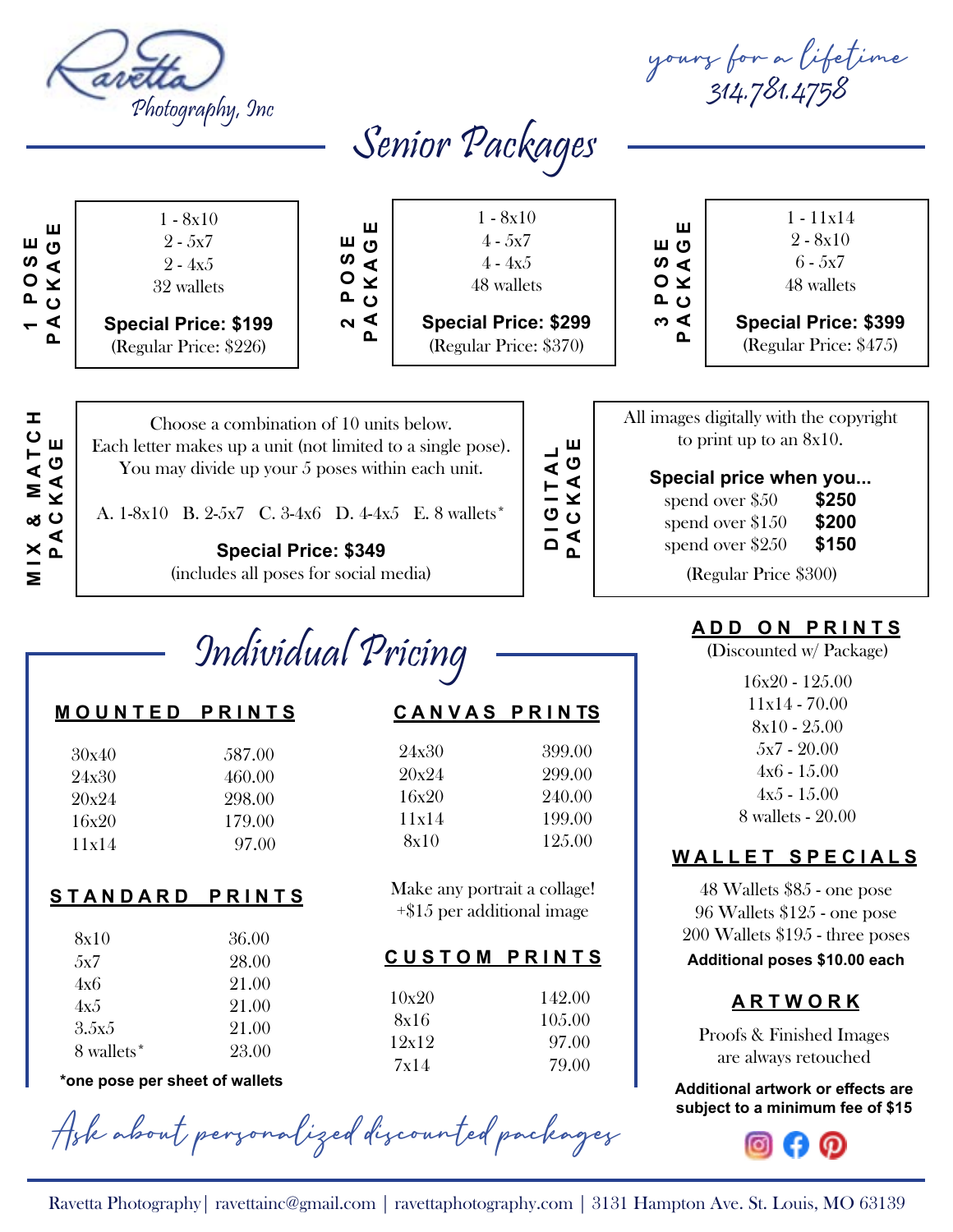Congratulations, it's Senior Year! A variety of add on options are available to help commemorate your senior books, folios, metal or canvas prints, collages, keepsakes, and even graduation cards. We have many sizes and styles to choose from, all of which make great options for gifting to your friends & family!

Check out samples next time you're at the studio and please let us know if you have any questions.

Because if you like it, you're going to buy it!

[Top Senior Add Ons](https://ravettaphotography.com/senior-products/)

GLOSSY BOOK **G L O S S Y B O O K**



Transform your senior session into a fun, long lasting, vivid photo book! Narrow your favorite photos down to at least 30 and we will design the rest. Special price with orders over \$300.

> \$199 **H A R D C O V E R** (Reg Price: \$249)

\$99 **S O F T C O V E R** (Reg. Price: \$145)

Add on set of 3 Mini Albums for only \$69!

These mini one-of-a-kind fold out books are a simple and inexpensive addition to any order over \$300!

\$75 (Reg Price: \$99)

They contain your choice of 12 - 3x3 size portraits, making up a complete set of 3 identical accordion books.

Ask us about the 4x4x4 Package (Accordion Books Included)

**M E T A L P R I N T S** METAL PRINT



Metal prints come in various forms: free-standing curved, flat-wall (floating or hanging), and wallet tins.

| CURVED<br>(Horizontal Only) |        |       | FLAT    |
|-----------------------------|--------|-------|---------|
| 8x10                        | 59.00  | 11x14 | 12.5.00 |
| .5x7                        | 44.00  | 8x10  | 74.00   |
| 4x6                         | 3.5.00 | .5x7  | 58.00   |

#### **W A L L E T T I N**

1 for \$20 2 for \$30 3 for \$40

# ACCORDION BOOKS **A C C O R D I O N B O O K S**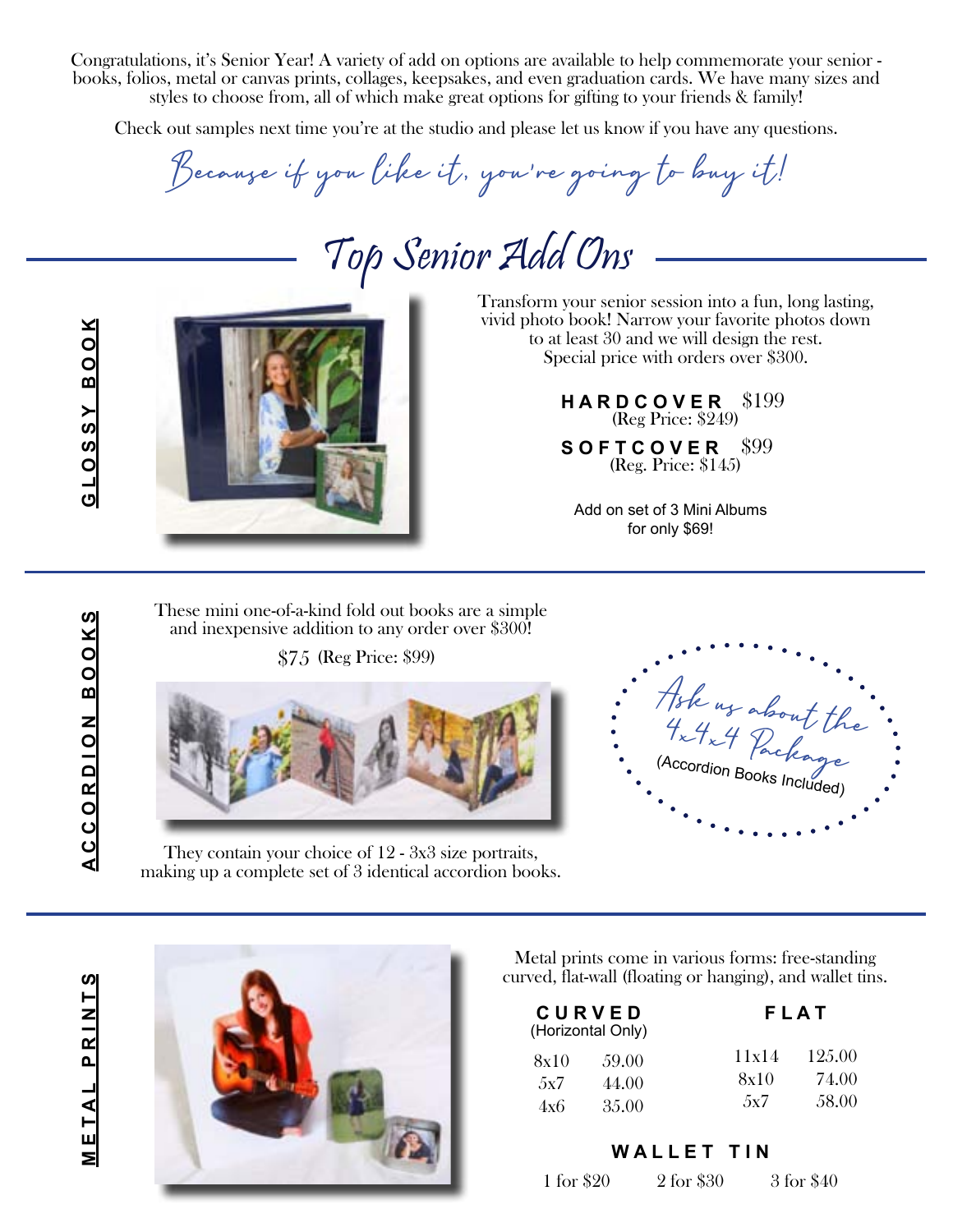# [Multi-Photo Add Ons](https://ravettaphotography.com/senior-products/)

Folios are available in double, triple, or quad panels as a tabletop display. (prices include photographs)









**G A L A X Y F O L I O S**

GALAXY FOLIO

ທ



These 5x7 easy-to-carry hard cover books offer a unique way to display multiple photos. You can imprint up to 2 lines of text on the cover. A smaller matted option is also avaiable for 4x6s.

> \$199 \$225 **2 0 5 x 7 P H O T O S 1 0 5 x 7 P H O T O S**

Ask us about our discounted prices with orders over \$300.

Make a Graduation Signature Book with your senior photos!

ທ **C O M P O S I T E S** COMPOSITE



Can't settle for one pose? Allow us to create a personalized wall arrangement with your favorite poses by combining them into a one-of-a-kind collage. Each design is unique to you!

Choose a print size and add \$15 per each additional pose.





Plus, 10% off all frames!

Glossy Book (30) & Digital Download



11x14 Gallery Wrap or 16x20 Mounted Print

**C H O O S E 30 P O S E S,**

**D O W N T O 6 P O S E S, & Y O U R F A V O R I T E.**